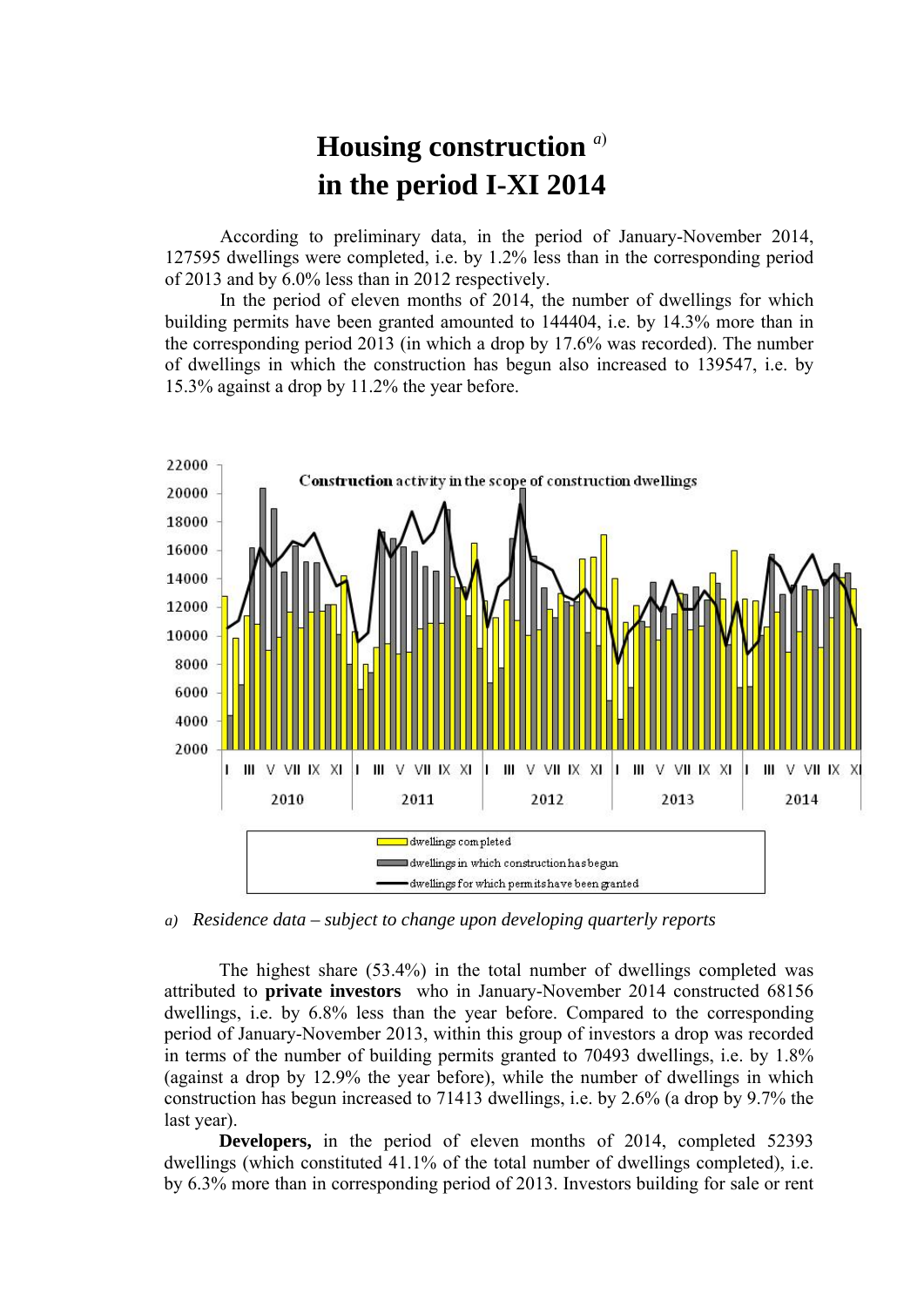received building permits for 70689 dwellings, i.e. by 41.2% more than the year before (in which a drop by 24.4% was recorded). The number of dwellings in which construction has begun increased to 64323 dwellings, i.e. by 33.3% (a drop by 11.8% the year before).

**Housing cooperatives** in the period of eleven months of 2014, completed 3105 dwellings, i.e. by 7.8% less than the year before. The number of dwellings in which construction has begun decreased to 1202 dwellings, i.e. by 2.2% (against a drop by 37.9% the year before). The number of dwellings for which building permits have been granted increased to 1314 dwellings, i.e. by 29.6% (against a drop by 42.5% the year before).

**Other investors** (municipal, public building society and company construction) in the period of eleven months of 2014 completed 3941 dwellings, i.e. by 18.5% more than in 2013. In this period, 1907 dwellings were completed in municipal construction against 1756 dwellings the year before, in public building society construction - 1584 dwellings against 1228 dwellings the year before, while in company construction - 450 dwellings against 343 dwellings in the corresponding period of 2013.The number of dwellings in which construction has begun increased to 2629, i.e. by 35.5%, while the number of dwellings for which permits have been granted decreased in this group of investors to 1908, i.e. by 44.0%.

In the period of eleven months of 2014, an increase in **the number of dwellings completed** was recorded in eight voivodships, including the most substantial one in Świętokrzyskie – by 25.3%, Opolskie – by 14.8% and Mazowieckie – by 7.7%. A drop in the number of dwellings completed was recorded in eight voivodships including the most substantial one in Dolnośląskie – by 15.6%, Lubelskie – by 14.0%, and Pomorskie  $-$  by 13.4%.

In the period of eleven months of 2014, an increase in the number of **dwellings for which permits have been granted** was recorded in ten voivodships, of which the highest in Lubuskie – by 54.0%, Mazowieckie – by 41.6% and Pomorskie – by 30.4%. A drop in the number of permits was recorded in six voivodship including the highest in Świętokrzyskie – by 20.5%, Małopolskie – by 15.3% and Opolskie – by 3.6%.

An increase in the number of **dwellings in which construction has begun** in the period January-November 2014 was recorded in twelve voivodships, of which the highest in Wielkopolskie – by 42.3%, Mazowieckie – by 37.3% and Lubuskie – by 30.4%. A drop in the number of dwellings in which construction has begun was recorded in four voivodships: in Śląskie – by  $10.4\%$ , Świętokrzyskie – by 8.1%, Opolskie – by 2.7% and Małopolskie – by 0.7%.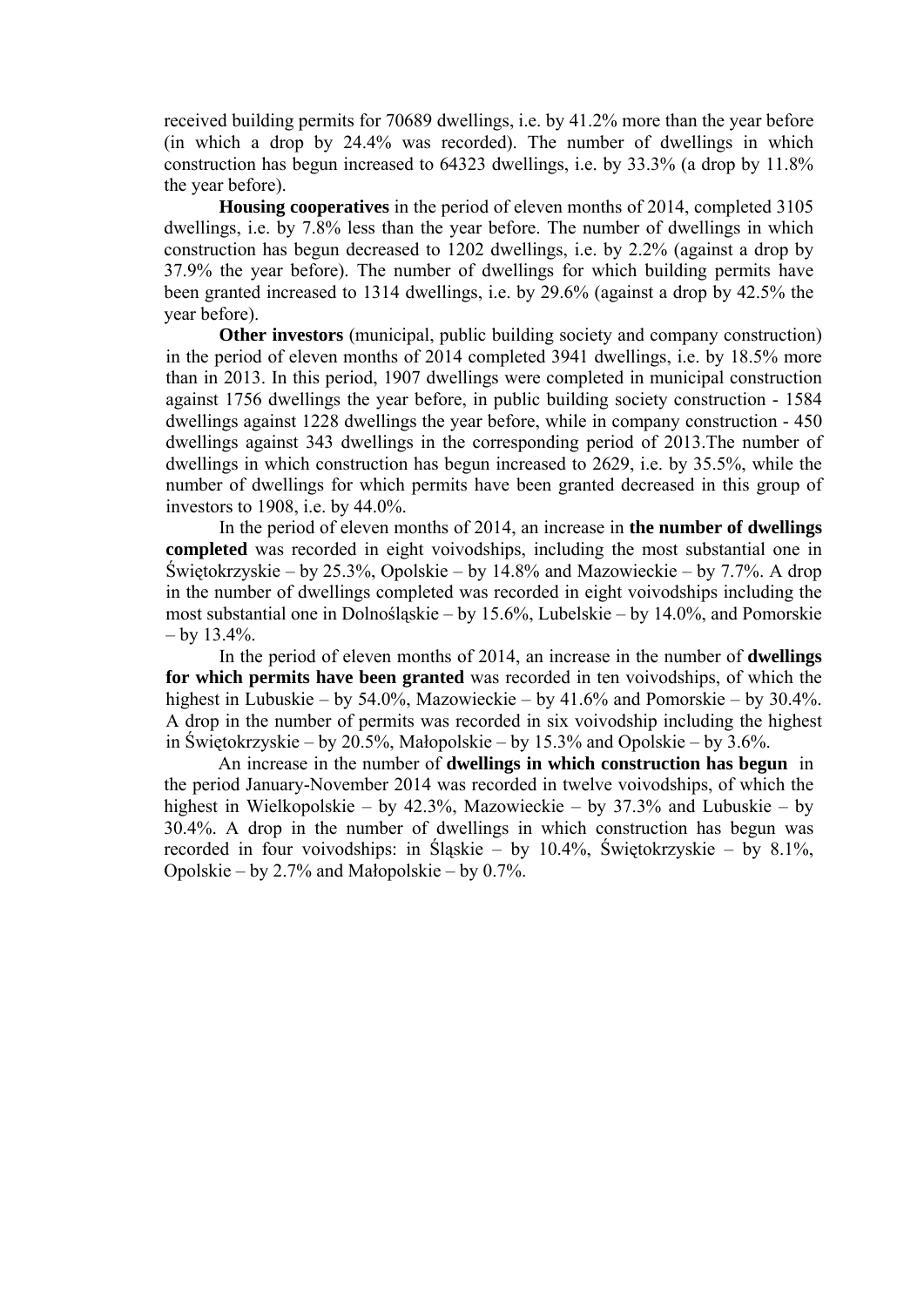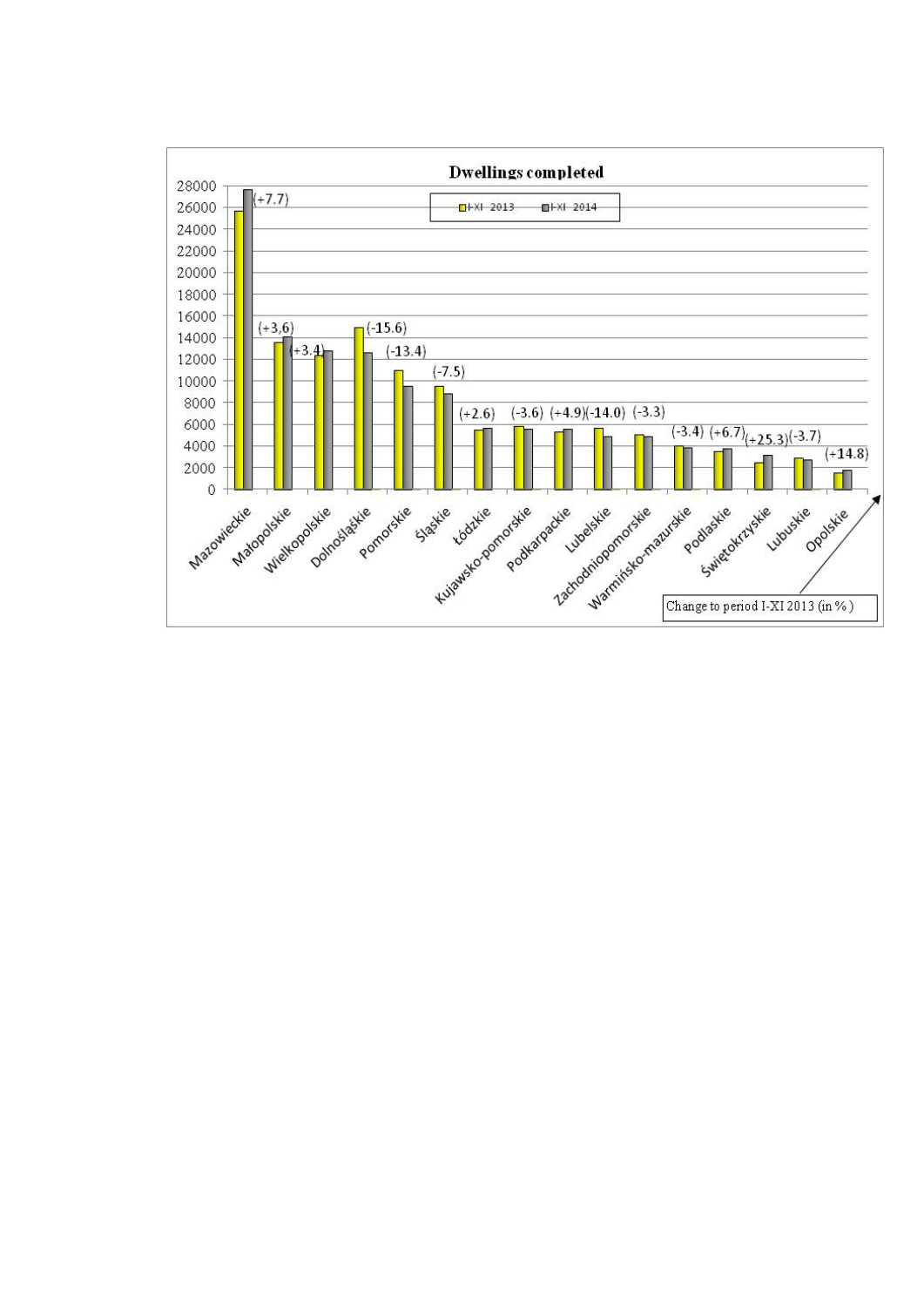|                                               | 2014   |                    |                             |        |                          |
|-----------------------------------------------|--------|--------------------|-----------------------------|--------|--------------------------|
| <b>Forms</b><br>of construction               | XI     |                    |                             | $I-XI$ |                          |
|                                               | number | XI<br>$2013 = 100$ | $\mathbf X$<br>$2014 = 100$ | number | $I - XI$<br>$2013 = 100$ |
| <b>Dwellings completed</b>                    |        |                    |                             |        |                          |
| Total                                         | 13298  | 105.6              | 94.3                        | 127595 | 98.8                     |
| Private                                       | 6031   | 92.0               | 93.9                        | 68156  | 93.2                     |
| For sale or rent                              | 6624   | 132.4              | 98.0                        | 52393  | 106.3                    |
| Cooperatives                                  | 301    | 59.5               | 115.8                       | 3105   | 92.2                     |
| $\text{Rest}^{b)}$                            | 342    | 65.8               | 52.0                        | 3941   | 118.5                    |
| Dwellings in which construction has begun     |        |                    |                             |        |                          |
|                                               | 10527  | 112.1              | 72.8                        | 139547 | 115.3                    |
| Private                                       | 4127   | 96.8               | 66.8                        | 71413  | 102.6                    |
| For sale or rent                              | 5838   | 119.5              | 75.6                        | 64323  | 133.3                    |
| Cooperatives                                  | 129    | 97.7               | 45.9                        | 1202   | 97.8                     |
| Rest <sup>b)</sup>                            | 433    | 383.2              | 164.6                       | 2609   | 135.5                    |
| Dwellings for which permits have been granted |        |                    |                             |        |                          |
|                                               | 10782  | 115.7              | 80,7                        | 144404 | 114.3                    |
| Private                                       | 4805   | 86.0               | 71.2                        | 70493  | 98.2                     |
| For sale or rent                              | 5888   | 172.8              | 96.1                        | 70689  | 141.2                    |
| Cooperatives                                  | 71     | 98.6               | 25.5                        | 1314   | 129.6                    |
| $\text{Rest}^{b)}$                            | 18     | 7.1                | 8.5                         | 1908   | 56.0                     |

*b) company, municipal, public building society.*